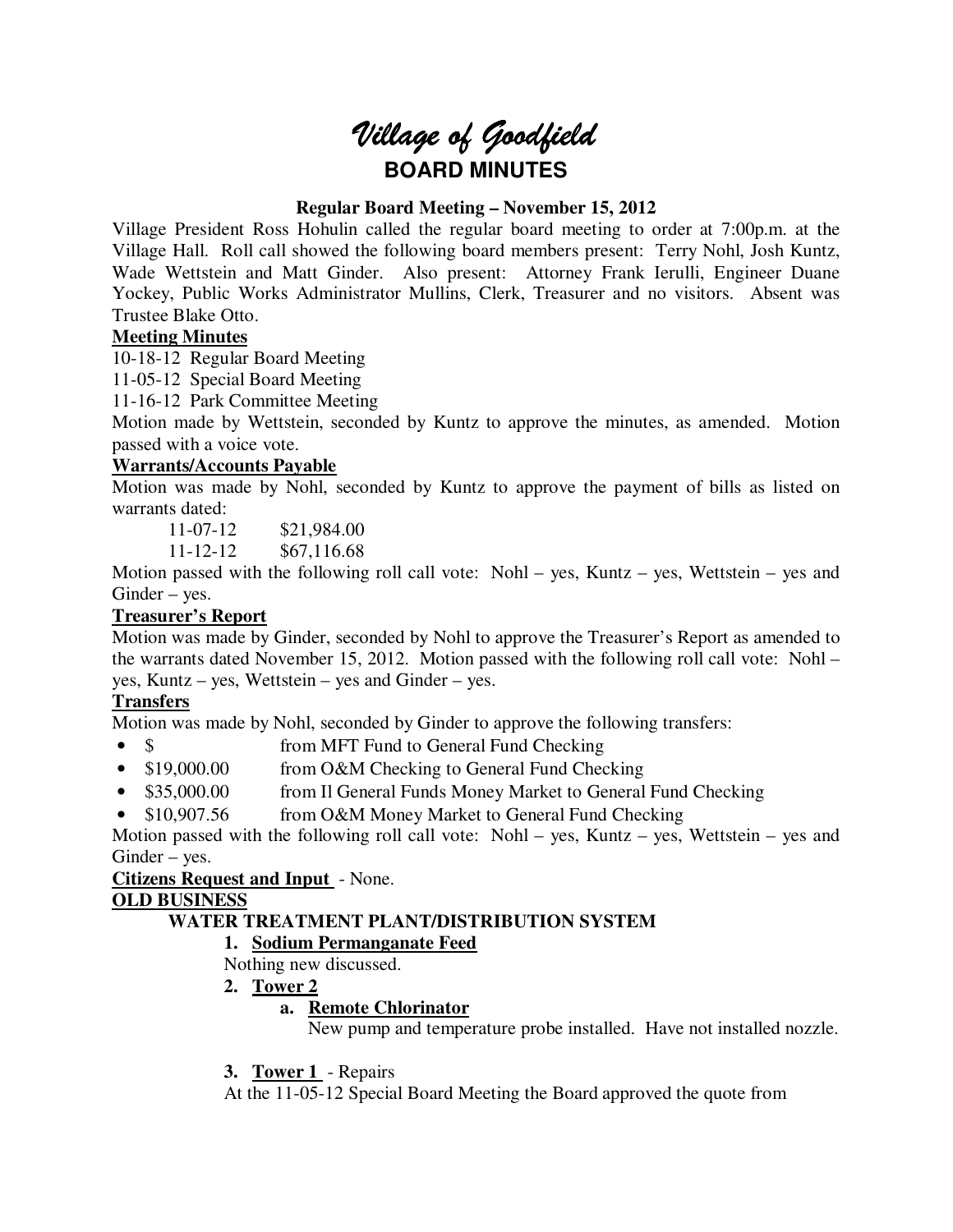GA Rich & Son's for tower repair. Engineer Yockey brought the contract to be signed and mailed to GA Rich.

## **SEWER TREATMENT PLANT/DISTRIBUTION SYSTEM**

## **1. Rock Filter Installation**

Nothing discussed.

# **2. STP Expansions**

A timeline was discussed regarding the sewer expansion and it could be possible to bid this project in the spring of 2013. Sludge would need to be cleaned out in the fall after crops are out. Engineer Yockey has contract ready to begin design on the Sewer Treatment Plant. Motion was made by Wettstein, seconded by Kuntz to authorize Engineer Yockey to begin design on Sewer Treatment Plant providing Village Attorney does not have a problem with the contract. Motion passed with the following roll call vote: Nohl – yes, Kuntz – yes, Wettstein – yes and Ginder – yes.

## **3. Trunk Sewer Improvements & Clearing Brush**  PWA Mullins has been in communication with the railroad. The railroad said it takes a long time to receive permit.

# **Payment of outstanding invoices upon request of Village Engineer**

None.

**Executive Session – 2(c-11) under the Open Meetings Act to discuss pending litigation** 

There was no Executive Session.

**Board of Appeals** 

Nothing discussed.

## **CNH**

Nothing discussed.

**Goodfield Business Park** 

Nothing discussed.

**Norfolk & Southern Railroad** 

Nothing discussed.

Railroad Track Repair Nothing discussed.

**IDOT Traffic Detour for Railroad Track Repair** 

Nothing discussed.

## **Vermeer/Road Work**

Nothing discussed.

**IL Capital Plan Grant** 

Nothing discussed.

## **Chip Energy**

President Hohulin will call Mr. Wever and discuss the need for barricades on Martin Drive. He will also talk with Mr. Wever about an inlet. Motion was made by Nohl, seconded by Ginder to approve offering for VOG to pay for material if he will install the inlet.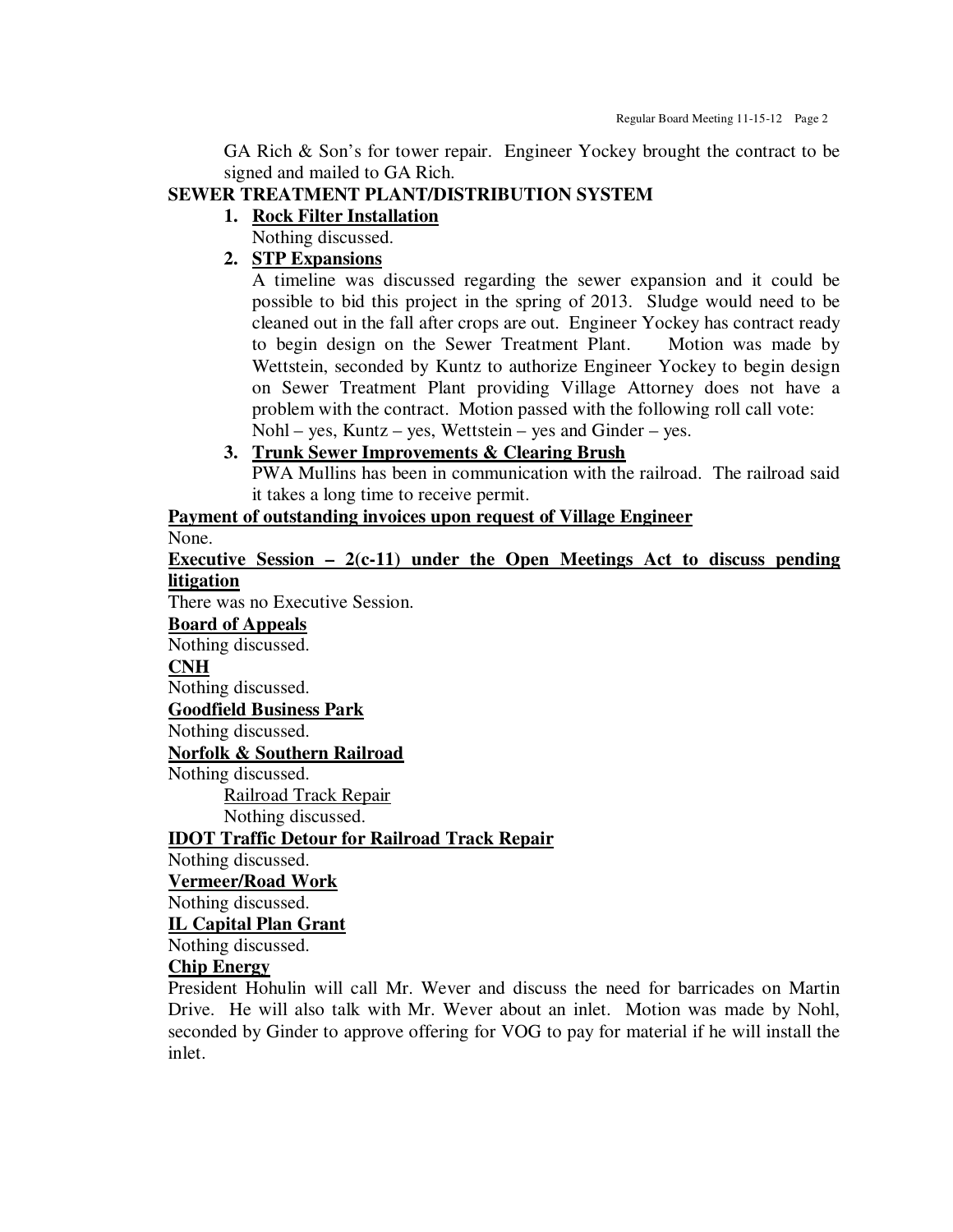#### **Development of Goodfield Crossing**

The old Legacy office has been moved. The new office for Dr. Quiram should be set on November  $27<sup>th</sup>$ .

## **Water & Sewer Rate Change – Ordinance # 12-06**

Motion was made by Wettstein, seconded by Ginder to approve Ordinance #12-06, an Ordinance amending Chapter 11, Sec. 11.111, Water Rate Schedule. Motion passed with the following roll call vote: Nohl – yes, Kuntz – yes, Wettstein – yes and Ginder – yes.

# **Renewal of IL Municipal League Risk Management Insurance for 2013**

Motion was made by Ginder, seconded by Nohl to approve the renewal of IL Municipal League Risk Management Insurance for 2013. Motion passed with the following roll call vote: Nohl – yes, Kuntz – yes, Wettstein – yes and Ginder – yes.

## **Consolidated Election April 9, 2013**

Election packets may be turned in from December 17 – 24, 2012.

## **513 E. Robinson Street**

PWA Mullins has been talking with the owner of the property and the owner is planning to clean up the property.

## **NEW BUSINESS**

## **ADDWC Contribution**

Motion was made by Nohl, seconded by Wettstein to make a contribution of \$500 to ADDWC. Motion passed with the following roll call vote: Nohl – yes, Kuntz – yes, Wettstein – yes and Ginder - yes.

## **Tax Levy & Truth in Taxation**

The consensus of the Board is to not raise taxes, therefore truth in taxation is not necessary.

## **Christmas Gifts for Employees**

Motion was made by Wettstein, seconded by Kuntz to approve Christmas Gift Certificates with amounts double from last year. Motion passed with the following roll call vote: Nohl – yes, Kuntz – yes, Wettstein – yes and Ginder - yes.

#### **Annual Salary Review**

This topic will be discussed at a Special Board Meeting on November 26, 2012.

## **Mahomet Aquifer Agreement**

This will be voted on at the December  $20<sup>th</sup>$  Regular Board Meeting.

#### **Schedule Committee Meetings**

Special Board Meeting, Monday, November 26, 2012 to discuss Annual Salary Review.

#### **Municipal Calendar**

Completed.

## **Other Business**

**Engineer –** None.

**Public Works Administrator –** None.

#### **Trustees**

**Nohl** – None.

**Grimm** – None.

#### **Otto –** None.

**Kuntz –** informed the Board Chuck Schrock will pick up garbage on Wednesday after Christmas and New Year's Day.